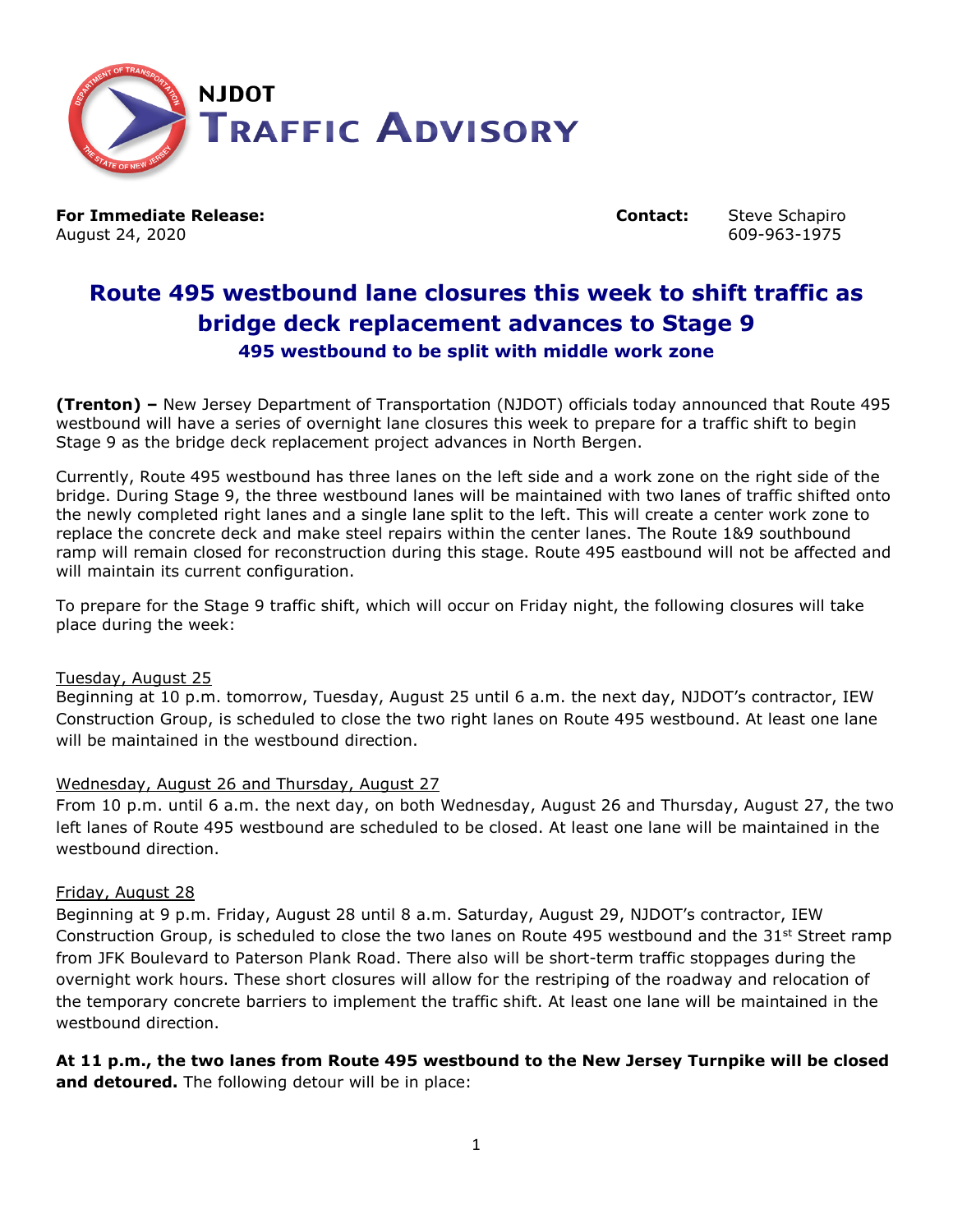Route 495 westbound ramp to the New Jersey Turnpike detour:

- Motorists on Route 495 westbound will be directed onto Route 3 westbound
- Stay in the right lane toward Secaucus, and take the Secaucus exit onto the Paterson Plank Road overpass
- Travel over Route 3 and make the first right for Route 3 eastbound
- Stay right and take the exit for the NJ Turnpike

## **31st Street ramp from Kennedy Boulevard to Route 1&9 north detour:**

The 31<sup>st</sup> Street ramp from Kennedy Boulevard also will be closed and detoured between 9 p.m. Friday, August 24 until 8 a.m. the next morning. The following detour will be in place:

- Motorists wishing to utilize the 31<sup>st</sup> Street ramp to Route 1&9 north or Paterson Plank Road will be directed to take Kennedy Boulevard to 32nd Street
- Turn left onto 32<sup>nd</sup> Street
- Turn left onto Union Turnpike
- Turn right onto Route 1&9 north or
- Stay straight and Union Turnpike becomes Paterson Plank Road

## **Stage 9 Traffic Shift**

The following Stage 9 configuration will be in place by Saturday morning, August 29 and is expected to remain through the fall (see attached **[maps](https://www.state.nj.us/transportation/uploads/comm/news/details/comm_np_20200824_155127_Route_495_-_Stage_9_traffic_pattern.pdf)**):

- The Right Lane will be for Route 3 westbound and local traffic only
- The Center Lane will be for both New Jersey Turnpike and Route 3 westbound
- The Left Lane will be a single-lane cattle chute across Route 495 and **will only be able to access the New Jersey Turnpike**. However, when the Express Bus Lane (XBL) resumes in the fall, this lane will again be closed during morning weekday peak hours to westbound traffic and will be utilized for eastbound XBL buses only between 6 a.m. and 10 a.m..

## **Route 495 westbound ramp to Route 1&9**

The ramps from Route 495 westbound to Route 1&9 will remain closed during this Stage while it is being reconstructed. The following detours will be in place:

Route 495 westbound ramp to Route 1&9 southbound detour**:**

- Traffic wishing to take the ramp to Route 1&9 south will be directed to stay right for Route 3 westbound Local toward Secaucus
- Take the Secaucus exit to Paterson Plank Road
- Cross over Route 3 and take the ramp to Route 3 eastbound
- Stay left and follow signs to Route 1&9 south

## Route 495 westbound ramp to Route 1&9 northbound detour:

- Traffic wishing to take the ramp to Route 1&9 north will be directed to stay right for Route 3 westbound Local toward Secaucus
- Take the North Bergen exit to Paterson Plank Road
- Turn left onto Route 1&9 north